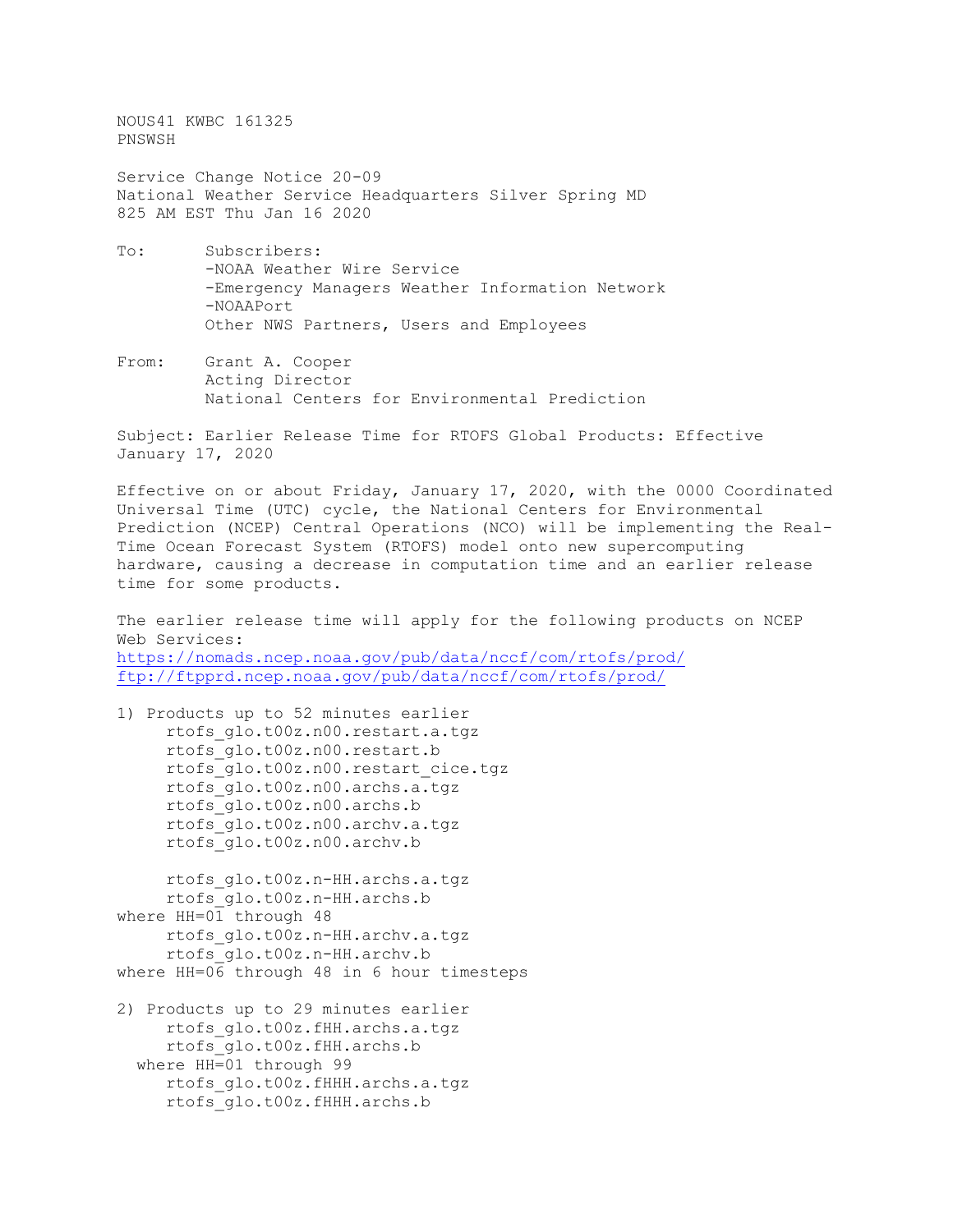where HHH=100 through 192 rtofs\_glo.t00z.fHH.archv.a.tgz rtofs\_glo.t00z.fHH.archv.b where HH=06 through 96 in 6 hour timesteps rtofs\_glo.t00z.fHHH.archv.a.tgz rtofs\_glo.t00z.fHHH.archv.b where HHH=102 through 192 in 6 hour timesteps 3) Products 3 to 53 minutes early rtofs\_glo\_3dz\_nHHH\_6hrly\_hvr\_alaska.nc rtofs\_glo\_3dz\_nHHH\_6hrly\_hvr\_US\_east.nc rtofs\_glo\_3dz\_nHHH\_6hrly\_hvr\_US\_west.nc where HHH=006 through 048 in 6 hour timesteps rtofs\_glo\_3dz\_fHHH\_6hrly\_hvr\_alaska.nc rtofs\_glo\_3dz\_fHHH\_6hrly\_hvr\_US\_east.nc rtofs\_glo\_3dz\_fHHH\_6hrly\_hvr\_US\_west.nc where HHH=006 through 192 in 6 hour timesteps rtofs\_glo\_3dz\_nHHH\_daily\_3zsio.nc rtofs\_glo\_3dz\_nHHH\_daily\_3ztio.nc rtofs\_glo\_3dz\_nHHH\_daily\_3zuio.nc rtofs\_glo\_3dz\_nHHH\_daily\_3zvio.nc where HHH=024, 048 rtofs\_glo\_3dz\_fHHH\_daily\_3zsio.nc rtofs\_glo\_3dz\_fHHH\_daily\_3ztio.nc rtofs\_glo\_3dz\_fHHH\_daily\_3zuio.nc rtofs\_glo\_3dz\_fHHH\_daily\_3zvio.nc where HHH=024 through 192 in 24 hour timesteps 4) Products 3 to 8.5 minutes earlier rtofs\_glo.t00z.nHHH\_alaska\_std.grb2 rtofs\_glo.t00z.nHHH\_arctic\_std.grb2 rtofs\_glo.t00z.nHHH\_bering\_std.grb2 rtofs\_glo.t00z.nHHH\_guam\_std.grb2 rtofs\_glo.t00z.nHHH\_gulf\_alaska\_std.grb2 rtofs\_glo.t00z.nHHH\_honolulu\_std.grb2 rtofs glo.t00z.nHHH hudson baffin std.grb2 rtofs\_glo.t00z.nHHH\_samoa\_std.grb2 rtofs\_glo.t00z.nHHH\_trop\_paci\_lowres\_std.grb2 rtofs\_glo.t00z.nHHH\_west\_atl\_std.grb2 rtofs\_glo.t00z.nHHH\_west\_conus\_std.grb2 where HHH=024, 048 rtofs\_glo.t00z.fHHH\_alaska\_std.grb2 rtofs\_glo.t00z.fHHH\_arctic\_std.grb2 rtofs\_glo.t00z.fHHH\_bering\_std.grb2 rtofs\_glo.t00z.fHHH\_guam\_std.grb2 rtofs\_glo.t00z.fHHH\_gulf\_alaska\_std.grb2 rtofs\_glo.t00z.fHHH\_honolulu\_std.grb2 rtofs\_glo.t00z.fHHH\_hudson\_baffin\_std.grb2 rtofs\_glo.t00z.fHHH\_samoa\_std.grb2 rtofs\_glo.t00z.fHHH\_trop\_paci\_lowres\_std.grb2 rtofs\_glo.t00z.fHHH\_west\_atl\_std.grb2 rtofs\_glo.t00z.fHHH\_west\_conus\_std.grb2 where HHH= $\sqrt{024}$ , 048, 072, 144